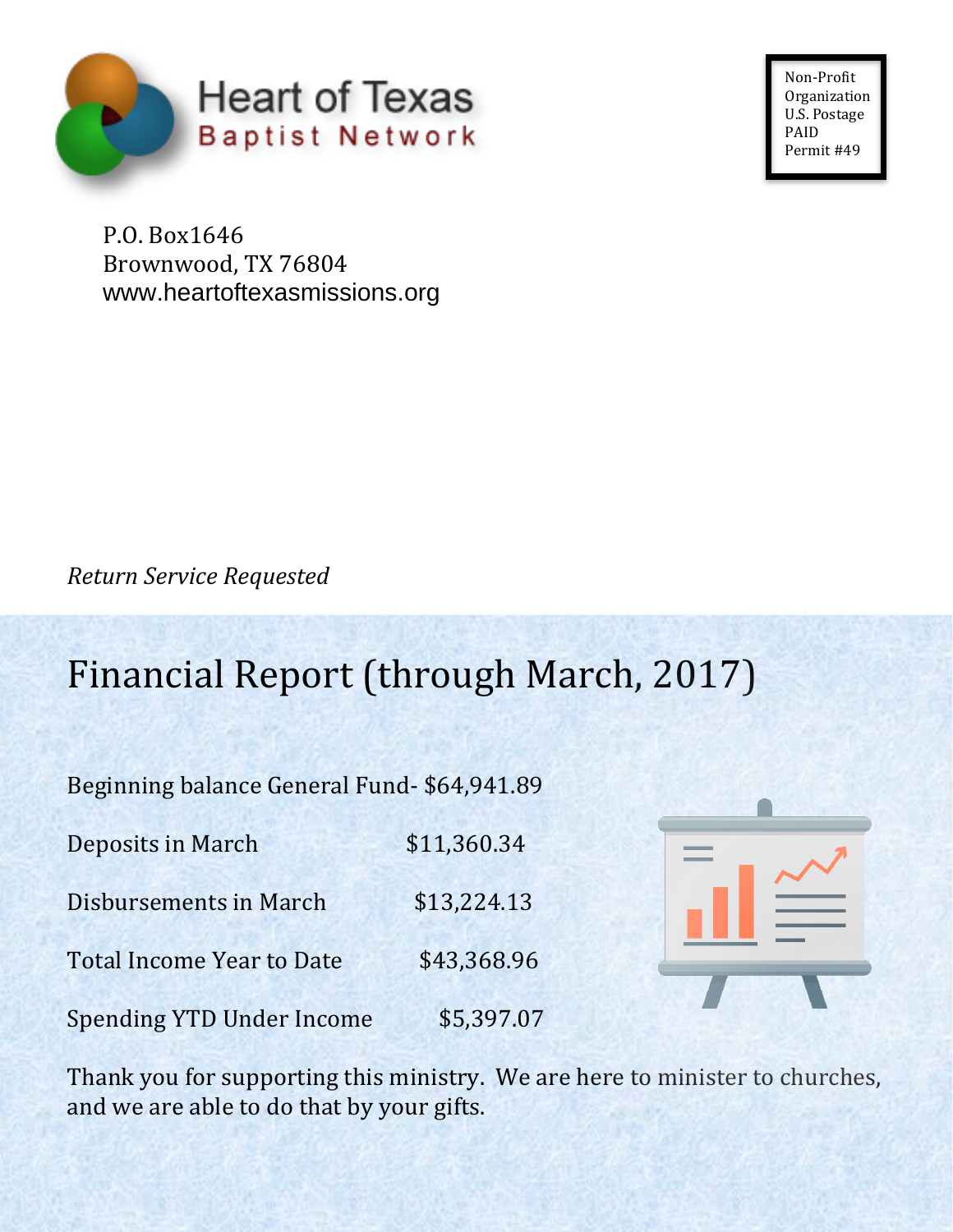

# BAPTIST NETWORK

**HEARTBEAT** NEWS FROM THE HEART OF TEXAS BAPTIST NETWORK

#### NETWORK MISSIONARY REPORT

In 2009 the Network leaders began our implementation of the Strategic Plan involving every aspect of the work of the Network going forward from the 2018 Annual Gathering. This involved the re-constitution of the Network Executive Board (Pastor and one additional church member or staff member per church), the official activation of the Administrative Team (the four Network officers and the Leader of each Ministry Team), and evening Executive Board Meetings disbursed throughout the geographic area of the Network. We also set new goals for the Director of Missions which involves the increased visibility of the Network Missionary in local churches on Sunday mornings.

At our upcoming Executive Board meetings at FBC Bangs (May 13, 2019, 6:30 p.m.- meal, 6:45 p.m. speaker), the Executive Board will consider and vote on a motion from the Administrative Team to formulate the Heart of Texas Baptist Network Mission Team. This team will seek to "catalyze relational missions among and with the churches of the Heart of Texas Baptist Network" (drawn from mission statement of the Network Mission Team). This Team will fulfill that mission by encouraging local churches of the Network to engage in missions by doing the following things:

- To encourage local churches to engage in hands on missions.
- To plan and actualize one international mission focus each year through the Network office among the people and churches of the Network.
- To plan and actualize one Texas/Mexico focus each year through the Network office from and among the people and churches of the Network.
- To plan and actualize one mission focus per year through the Network office from and among the people and churches of the Network.
- To encourage personal ministry to the missionaries and people residing in the Missionary-in-Residence House.

We are also very thankful that Dr. Auvenshine will be with us. Dr. Auvenshine is the Dean of the School of Christian Studies, Howard Payne University. His expertise is in Old Testament and Hebrew, and he will be sharing practical aspects of preaching from the Old Testament.

Our goal in these meetings is to build relationships, to share a meal together, to pray for one another, and to become a relational Network of churches doing God's work in the world.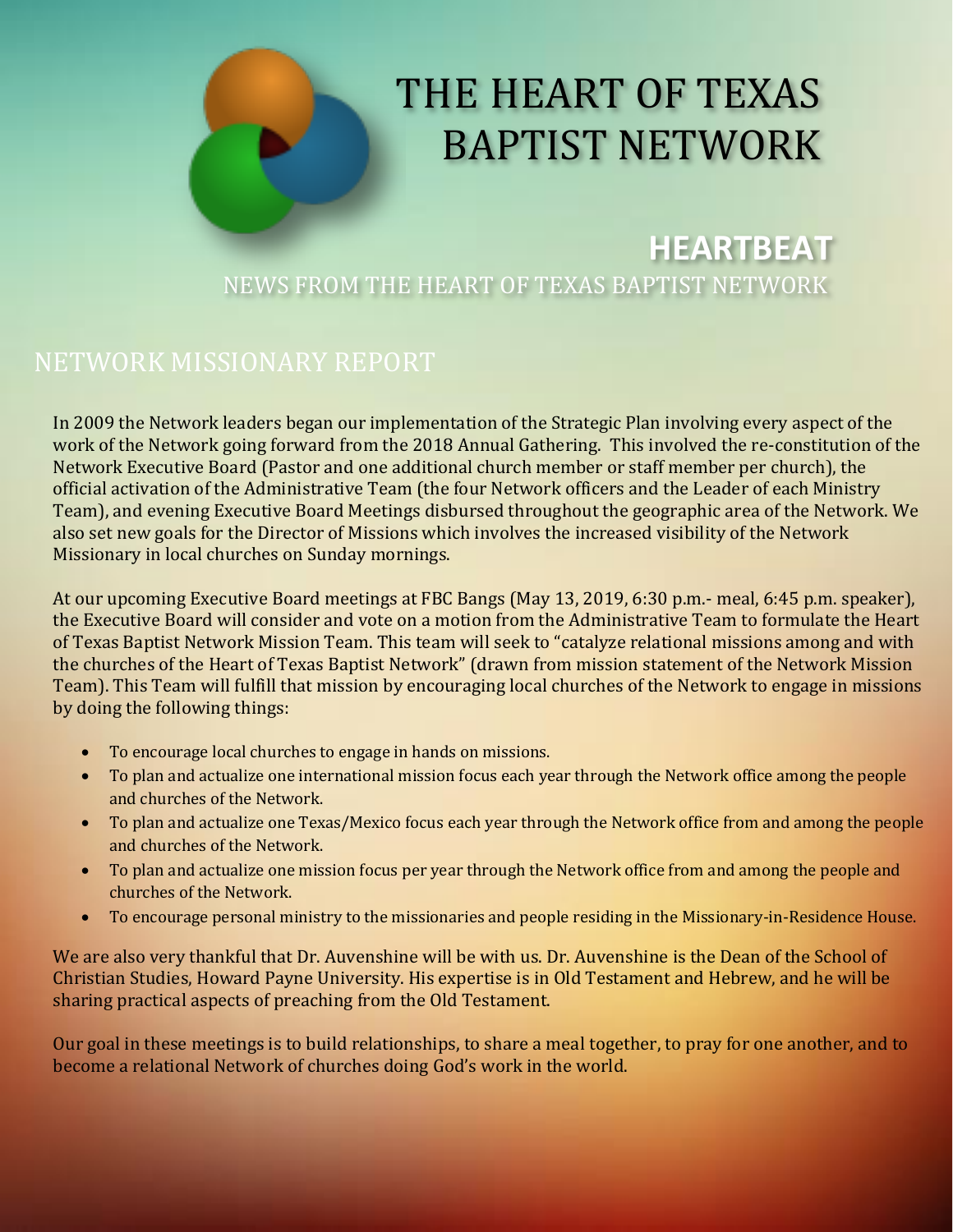## Missionary-in-Residence House

Since August of 2018, it has been our pleasure to host Ron and Dee Winsman at the Missionaryin-Residence House. This great couple served as missionaries in Zambia, and this furlough has allowed them the opportunity to construct a house near Lake Brownwood where they will live as of May 1, 2019. Ron and Dee have been wonderful caretakers of the house. They have used their time ministering to churches in this Network, visiting churches, and sharing their story in several settings. We appreciate them and all God has and will do through them.

The Missionary-in-Residence House has gone through an exterior remodel and is now in very good condition. This summer it will possibly be occupied for a very short time by a family currently serving in Nigeria, and then later this year by Staci Simpson Powers, currently serving as IMB missionary to Zambia.

Again, we want to thank the First Baptist Church of Early for their commitment to this project. They have paid the electricity bill on the Missionary-In-Residence House for several years. This single act is a tremendous strategic ministry to the well-being of the missionaries who have stayed here.

## AMONG THE CHURCHES

- Parkview Baptist Church has merged with the First Baptist Church of San Saba, including their membership, assets, and properties. The Network worked with the members of Parkview Church regarding details of the merger in an advisory fashion. This was a voluntary merger, mutually beneficial to all parties.
- The First Baptist Church of Lake Brownwood has called Gene Christian as Pastor. Gene previously served a pastor in the Texas panhandle and has worked bi-vocationally throughout his ministry.
- Salt Creek Baptist Church recently celebrated their 130<sup>th</sup> year of ministry as a church